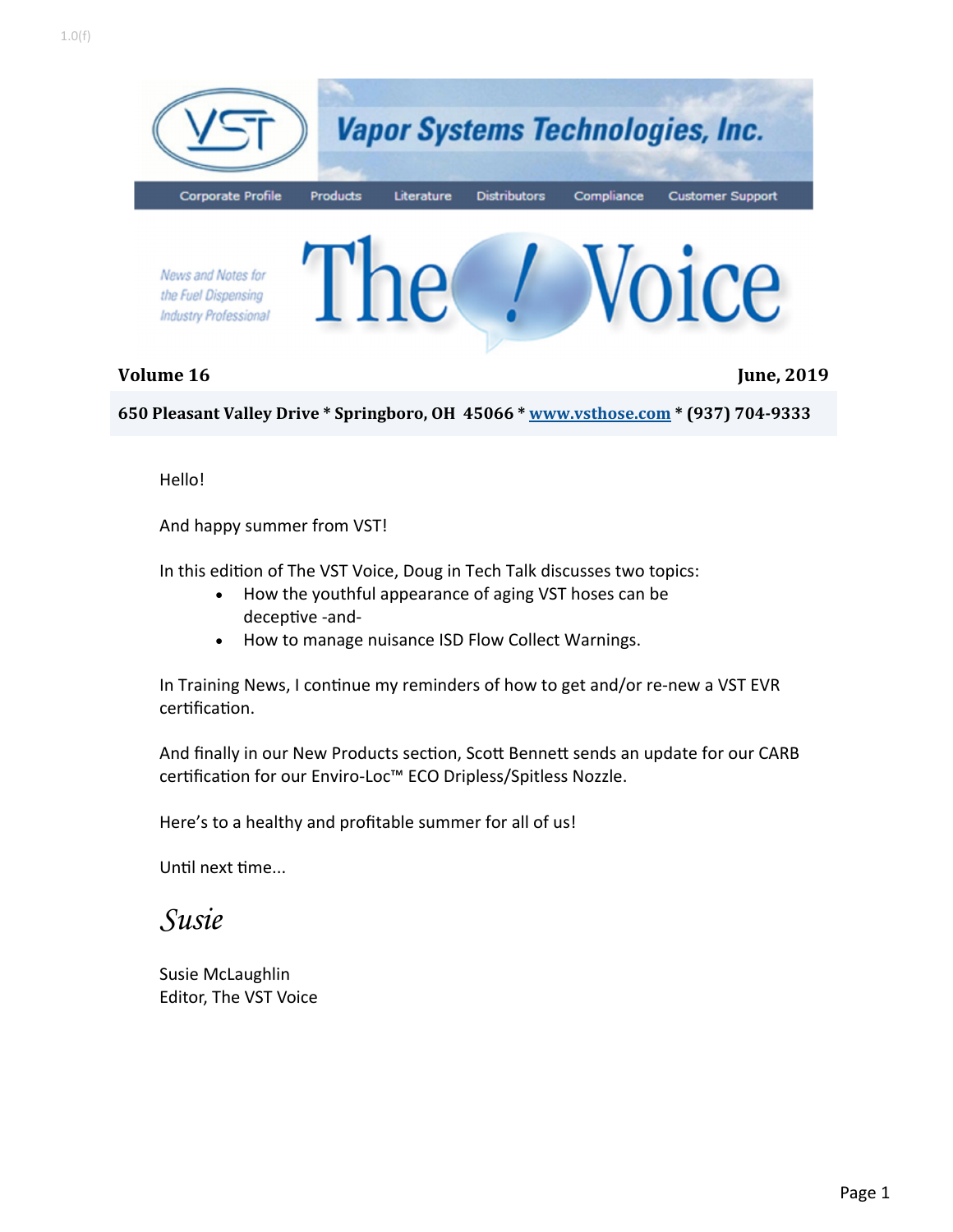

**June, 2019**

# Tech Talk

*BY DOUG HARTY: SENIOR APPLICATIONS ENGINEER: HARTY@VSTHOSE.COM* 

## VST Hoses - Youthful Appearance after Thousands of Fuelings

Sometimes a good thing can be a not-so-good thing... to explain, let's talk about VST Balance hoses and a common misconception out in the field.

We frequently get warranty inquiries about "new" VST hoses needing replaced because of a leak. Do you know how many times those "new" hoses are actually several years old, with thousands of leak-free fuelings to their credit?

Simply put, the outer hose material on VST hoses does not degrade noticeably over time, keeping them pristine and "new" looking.

So we get The Call, "Hey, I have a new VST hose that's leaking!"

VST: "OK... let's research it. What is the serial number?"

Customer: "XYZ."

VST: "Sir, according to the warranty card you sent in, that hose was installed in 2016. So it is 3‐years old now."

Customer: "That can't be right! This is a new hose!!"

During annual testing, multiple hoses are often replaced due to leaks; consequently, that's when VST experiences an uptick in such calls. Daily wear and tear, not to mention drive-offs, have a direct impact on the product life of ANY manufacturer's hose. Or perhaps maintenance is not kept up at a site. Any of these situations add to the number of "bad" hoses found at one time.

VST values our family of Authorized Service Technicians and appreciates all feedback from the field. If you find an issue, feel free to contact us as we are always striving to produce the best product we can.

To check the warranty status of a hose, click this link:

http://www.vsthose.com/warranty/SNSearch.aspx

If the hose is out of warranty and you would like to know the age of the hoses, call VST Customer Service at 937-704-9333. You will need the serial number of the hose in question for either option.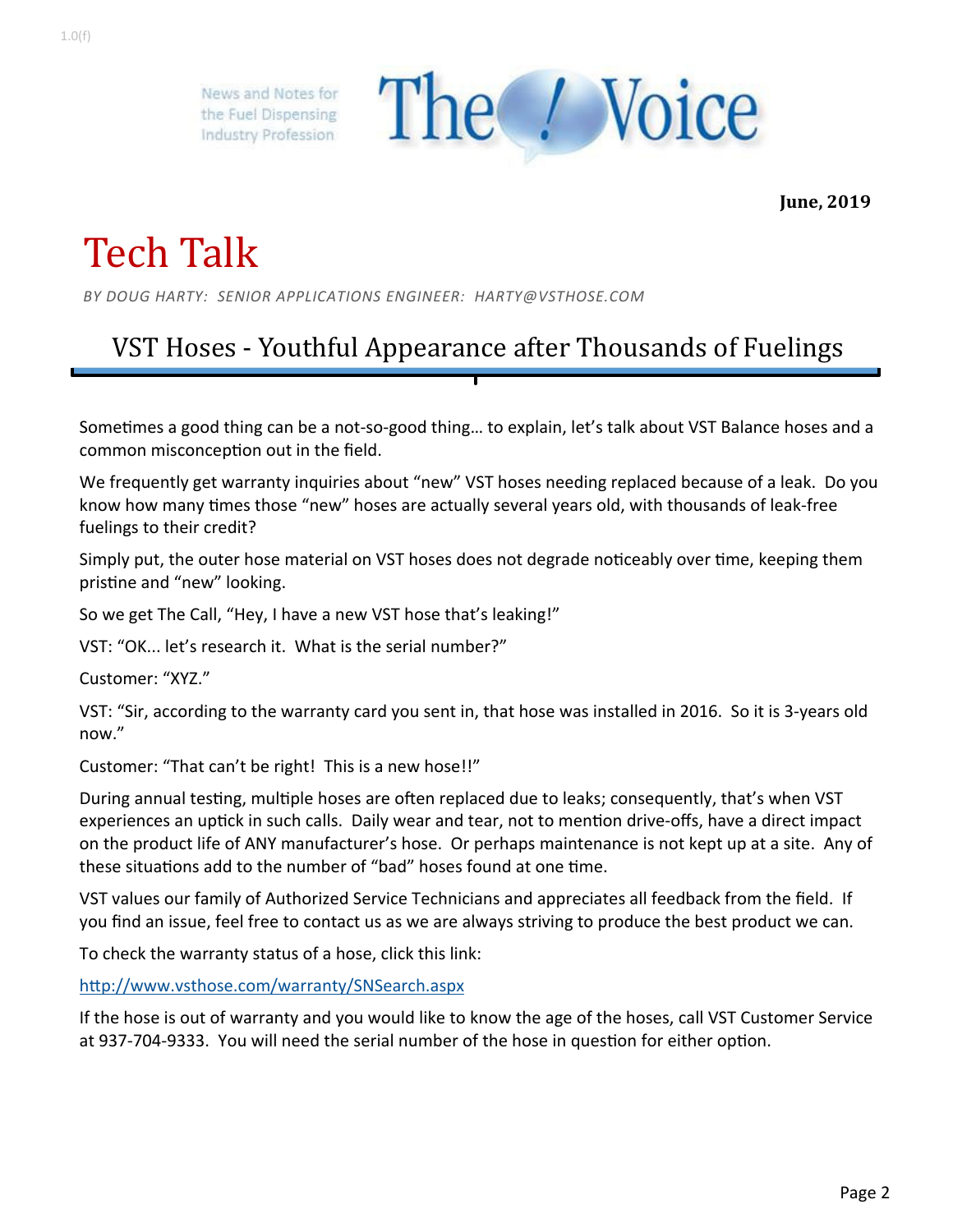

# Tech Talk

**June, 2019**

*BY DOUG HARTY: SENIOR APPLICATIONS ENGINEER: HARTY@VSTHOSE.COM* 

## VST Hoses - Youthful Appearance after Thousands of Fuelings

-continued-

### Just for fun….

See if you can tell which of these two hoses is the elder: one of them is 5 years old, and one of them is 1 year old.



Here's the rest of the picture showing the Serial Numbers:

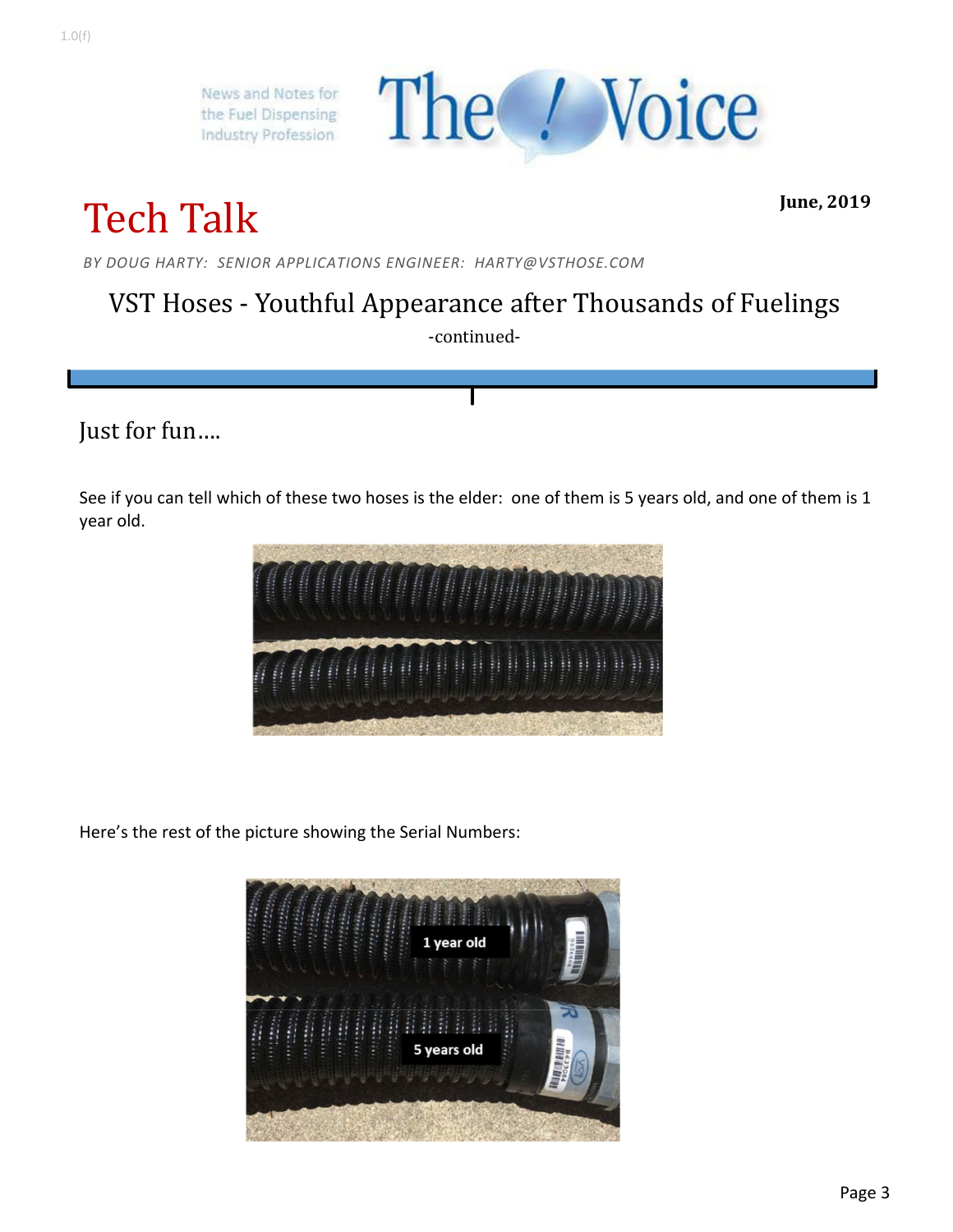The / Voice

Tech Talk

**June, 2019**

*BY DOUG HARTY: SENIOR APPLICATIONS ENGINEER: HARTY@VSTHOSE.COM* 

## ISD Flow Collect Warnings

*Don't just replace the nozzle…* 

ISD Flow Collect Warnings on EVR balance systems can be an unnecessarily costly nuisance for contractors and gas station owners. Most of the ISD Flow collect warnings are false alarms caused by odd fueling patterns.

For example, if you were to have 6 fueling points with 100 transactions per day on each nozzle, you would expect to have somewhere around 20‐30 non‐ORVR cars on each fueling point every day. If FP3 had nothing but ORVR vehicles for all 100 fueling events, the ISD would trigger a Flow Collect warning on FP3. ISD monitors both V/L performance and ORVR percentage. Any fueling point that behaves significantly different triggers an ISD warning.

I have met with multiple station owners and contractors and found that some service technicians will often just replace the balance nozzle and clear the ISD Flow collect warning. A balance nozzle doesn't regulate the V/L like assist nozzles do. Replacing a VST EVR balance nozzle for a Flow Collect warning is simply a waste of money.

The VST EVR balance nozzle is designed with a common fuel and vapor valve shaft, making it impossible for fuel to flow through the nozzle without opening the vapor path as well. Service techs should focus on the actual possible failure points, like hoses, fuel path O‐ rings, and poorly reconnected breakaways. VST has yet to find a sin‐ gle, valid, warranty claim where the vapor path didn't open with the fuel valve.

The meter creep test is a good way to check for failed hoses, breakaways, and O‐rings. Authorize the dispenser and make sure the meter doesn't move when the trigger is not engaged. Dispense fuel a few times and observe the meter. Make sure it holds between pumps.

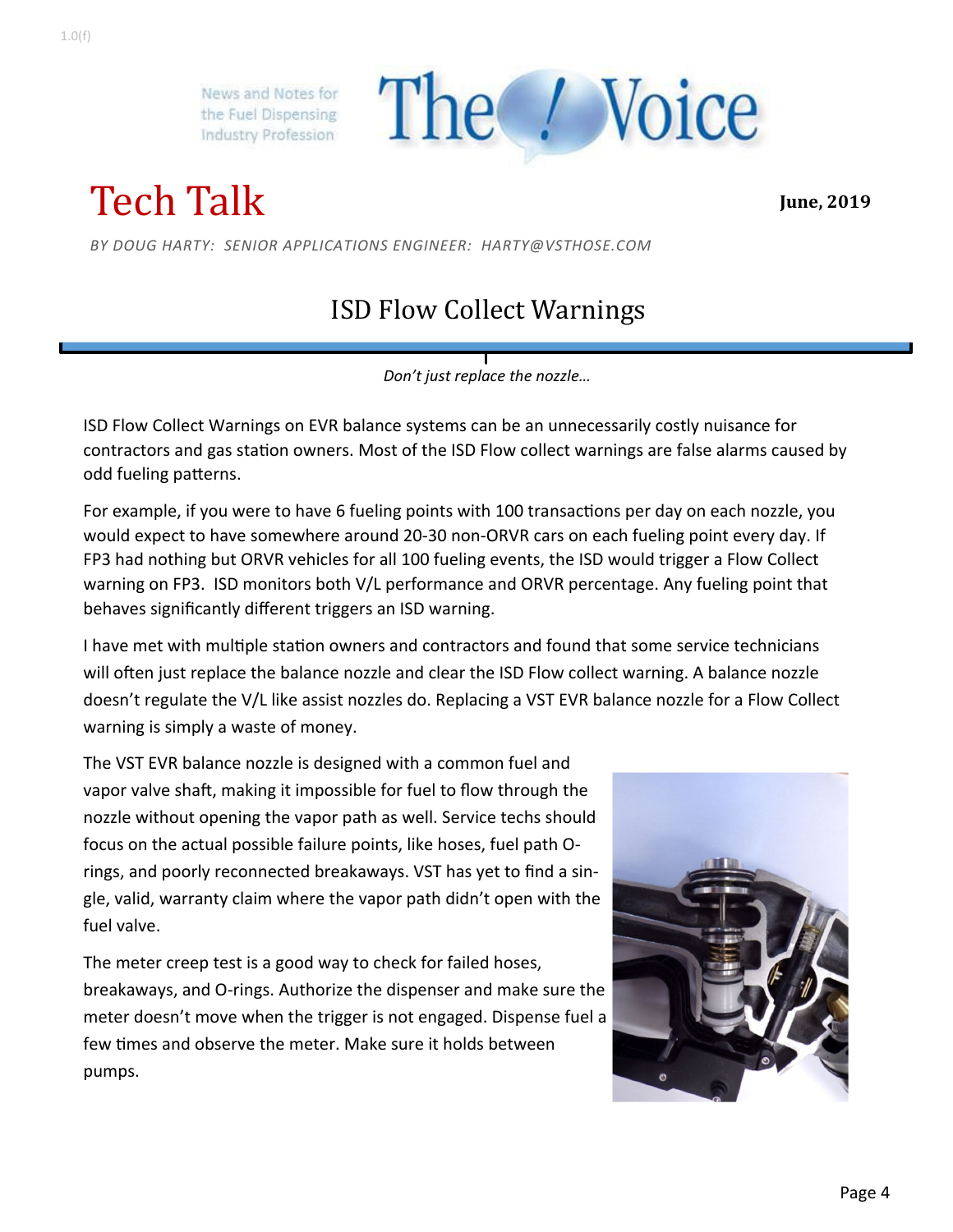Tech Talk

*BY DOUG HARTY: SENIOR APPLICATIONS ENGINEER: HARTY@VSTHOSE.COM* 

## ISD Flow Collect Warnings, continued

The / Voice

#### *Don't just replace the nozzle…*

If the service tech can't find any defects, it is best to just run the required compliance tests and clear the alarm. Just replacing the nozzle and walking away isn't the solution, VST EVR nozzles simply don't fail like that.

Swapping hardware from one FP to another FP may appear to resolve the issue, but usually it is only because the test was reset when the test was cleared and started fresh.

VST Platinum hoses are designed with drive-off's in mind. Platinum hoses have a safety cable through the length of the hose. This unique safety feature offers multiple benefits:

- Significantly reduces hose recoil during a drive-off event.
- Helps keep the liquid removal device in place.
- Improves the likelihood of saving the dispenser meter seals from being damaged by a fuel spike.

#### *VST Platinum hoses pay for themselves over time by protecting people and equipment.*

There are some other options to help you manage nuisance ISD Flow Collect warnings:

- Sites with a lot of newer cars, which is really all sites these days, can try to enable the ACCEPT HIGH ORVR feature. It will allow an assessment with fewer non‐ORVR vehicles. Ask permission of your local air district if necessary.
- Site owners that like to take a more hands on approach to their site maintenance can use a simple procedure to make the alarm clear on its own. You can use a sealed gas can and fill up 5 or more times on the FP with the ISD Flow Collect warning, and this will usually give the ISD the data it needs to clear the warning without a service call. Additional transactions will increase the probability that the Flow Collect Warning will self-clear. Giving the TLS-350 multiple valid non-ORVR transactions, which you are creating by pumping into the can, proves that the vapor path is clear. Make sure your test can is sealed, and plug any vent holes.
- Avoid mis‐matched hanging hardware. Different manufactures make equipment with different back‐ pressure and flow rates. VST hoses have the lowest backpressure and highest flow rate of any EVR approved hoses. Additionally, VST nozzles have a very different boot than its competitor; thus, different amounts of leakage at the fill neck can also impact ISD warnings. Substantial differences have been noted in our test data.



**June, 2019**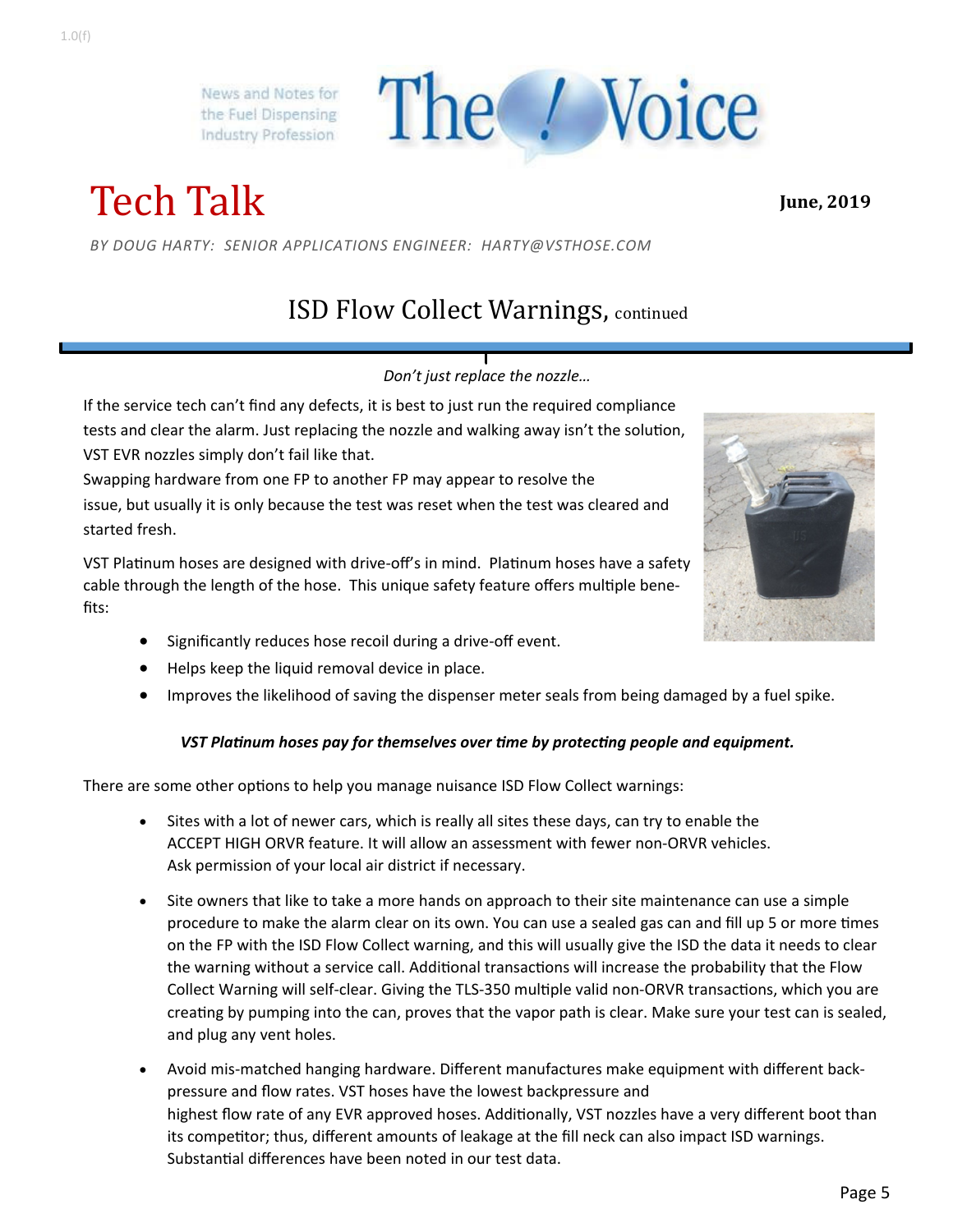

**June, 2019**

## VST Training

*BY SUSIE MCLAUGHLIN: MANAGER, TRAINING & CERTIFICATIONS: MCLAUGHLIN@VSTHOSE.COM* 

### **Level A Training ‐ Get it Done!**

All contractors wishing to install, service, or troubleshoot VST's EVR hanging hardware are required to have a VST Level A certification.

VST offers this training online, in a self‐paced format, and at no charge to afford contractors an efficient, no-cost way to keep themselves compliant with Air & Resources Board requirements.

Any contractor with an expiring Level A certification, can easily get a new Level A by going online and re‐taking the training.

The Level A training is now on its new platform, so the training can even be done from your phone!

#### **Level B/C Certification Extensions**

If you have previously held a VST Level B or Level C certification, you are eligible for an extension on both levels by sending in the appropriate paperwork. Just scan and email the paperwork below to me, Susie McLaughlin: **mclaughlin@vsthose.com**

To get a Level B or a Level B/C extension:

- 1. Provide VST with a copy of your Level A certificate generated from the online training.
- 2. Provide VST with current Veeder‐Root certs:
	- To renew a Level B: Provide VR Tank Monitoring certificate
	- For renew a Level C: Provide VR Vapor Products certificate

#### **VST Training Videos**

And on a final note… all VST training videos are available on the VST website.

Here is the link:

http://www.vsthose.com/education.aspx - In the "Sales Support" section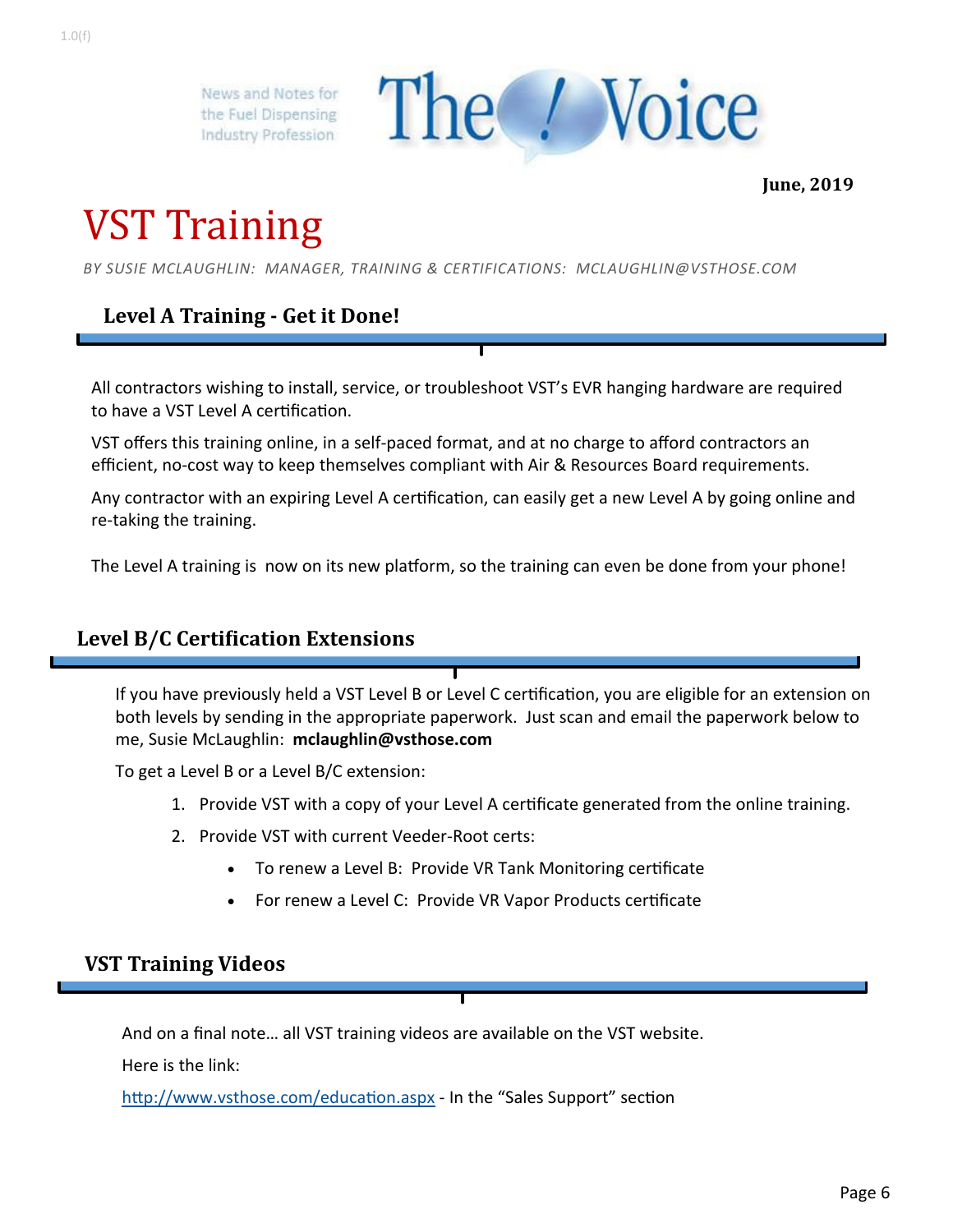

**June, 2019**

## New Products

*BY SCOTT BENNETT: EXECUTIVE VICE PRESIDENT: BENNETT@VSTHOSE.COM* 

### **Conventional ENVIRO‐LOC™ ECO Nozzle**

VST ENVIRO‐LOC™ ECO Nozzle has successfully passed the California Air Resource Board (CARB) 180-day endurance test and all other applicable field tests. The final documentation for the Executive Order is currently being completed with expected signature in the very near future (mid-July).

VST will notify the marketplace when this occurs.

VST is accepting and shipping orders for both the ENVIRO-LOC™ ECO Nozzle and Low Perm Hose to meet the requirements in the markets where some or all of these products are specified.

#### **REMINDER:**

Low Perm Hoses are currently approved in California, New Jersey, and Ohio.

ENVIRO-LOC™ ECO Dripless/Spitless Conventional Nozzles may be ordered now – specify if you would like immediate shipment or the order held in queue until the CARB Executive Order has been signed.

**NOTE:** The ENVIRO‐LOC™ ECO Nozzle should not be installed at any new decommissioning sites in California or New Jersey until the updated CARB Executive Order NVR-1 has been signed and enacted into law.

The ENVIRO‐LOC™ ECO nozzle has a field proven patented interlock technology, which exceeds CARB's stringent performance standards for drips, spills, and liquid



retention - providing the customer with ease of use and a clean forecourt. With reduction of spitting and post-fueling drips (of less than 0.003 lbs of emission per 1,000 gallons dispensed) it reduces the carbon footprint for a cleaner environment.

Continued next page